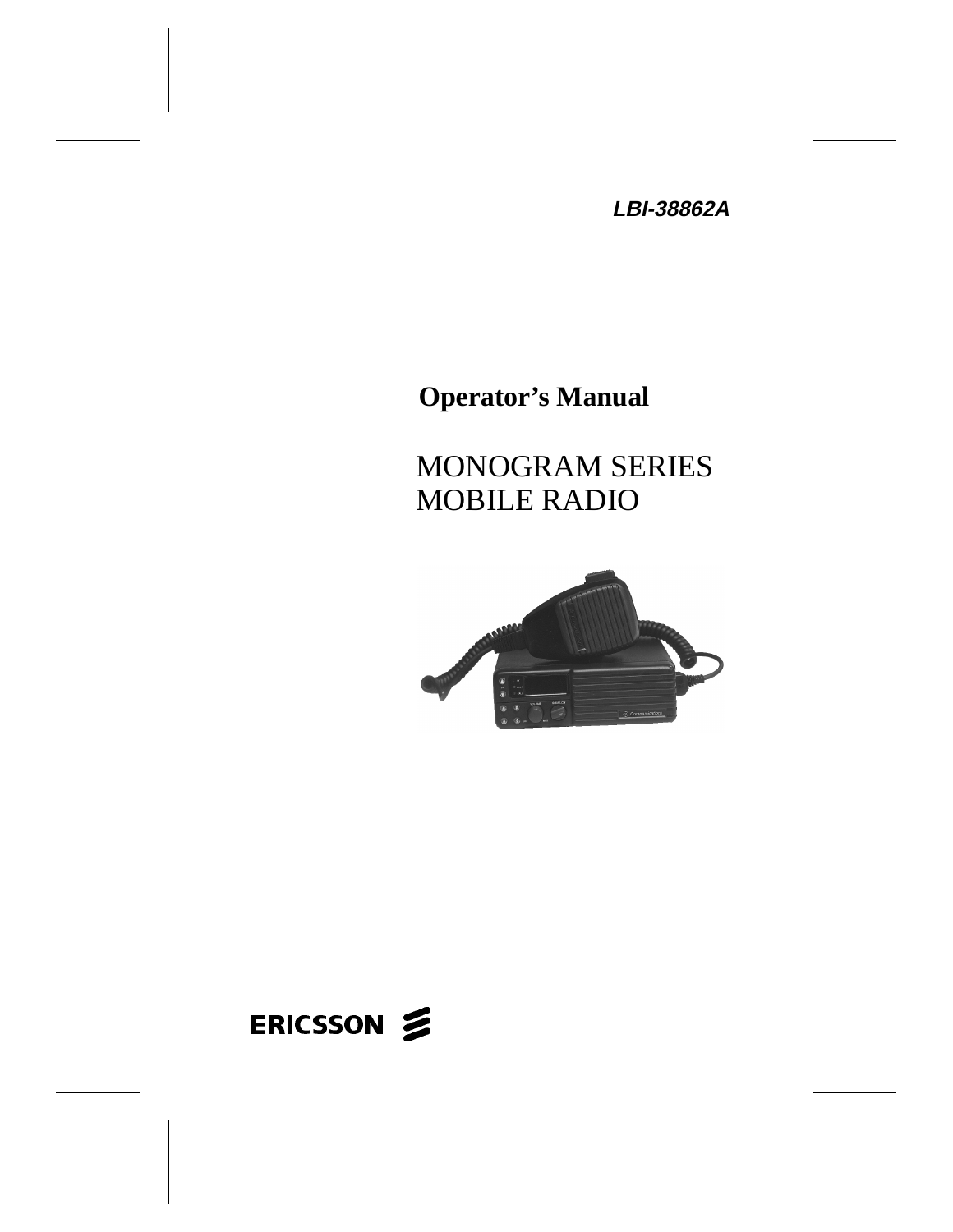| <b>TABLE OF CONTENTS</b>                                        |    |
|-----------------------------------------------------------------|----|
|                                                                 | 3  |
| SAFE DRIVING RECOMMENDATIONS FOR                                |    |
| USERS OF MOBILE RADIOS $*$                                      | 4  |
| OPERATING PROCEDURES                                            | 4  |
| INTRODUCTION $\ldots \ldots \ldots \ldots \ldots \ldots \ldots$ | 6  |
| OPTIONS AND ACCESSORIES                                         | 6  |
| CONTROLS AND INDICATORS                                         | 7  |
|                                                                 | 7  |
|                                                                 | 8  |
|                                                                 | 9  |
|                                                                 | 10 |
| POWER UP/DOWN $\ldots$                                          | 10 |
| RECEIVING A CALL $\ldots$                                       | 10 |
| TO TRANSMIT A MESSAGE                                           | 11 |
| CHANNEL SCAN OPERATION                                          | 12 |
| NON PRIORITY SCAN                                               | 12 |
|                                                                 | 13 |
| LIMITED PRIORITY SCAN                                           | 14 |
| VACANT CHANNEL SCAN                                             | 14 |
| TRANSMIT TIME OUT TIMER                                         | 15 |
| BUSY CHANNEL LOCKOUT                                            | 15 |
| FRONT PANEL PROGRAMMING                                         | 15 |
| <b>PRIORITY CHANNEL PROGRAMMING</b>                             | 16 |
| <b>ERROR MESSAGES</b>                                           | 18 |

# **NOTICE**

This manual covers Ericsson and General Electric products manufactured and sold by Ericsson Inc.

# $-$ **NOTICE**  $-$

Repairs to this equipment should be made only by an authorized service technician or facility designated by the supplier. Any repairs, alterations or substitution of recommended parts made by the user to this equipment not approved by the manufacturer could void the user's authority to operate the equipment in addition to the manufacturer's warranty.

Copyright © November 1992, Ericsson GE Mobile Communications Inc.

This manual is published by **Ericsson Inc.**, without any warranty. Improvements and changes to this manual necessitated by typographical errors, inaccuracies of current information, or improvements to programs and/or equipment, may be made by **Ericsson Inc.**, at any time and without notice. Such changes will be incorporated into new editions of this manual. No part of this manual may be reproduced or transmitted in any form or by any means, electronic or mechanical, including photocopying and recording, for any purpose, without the express written permission of **Ericsson Inc.**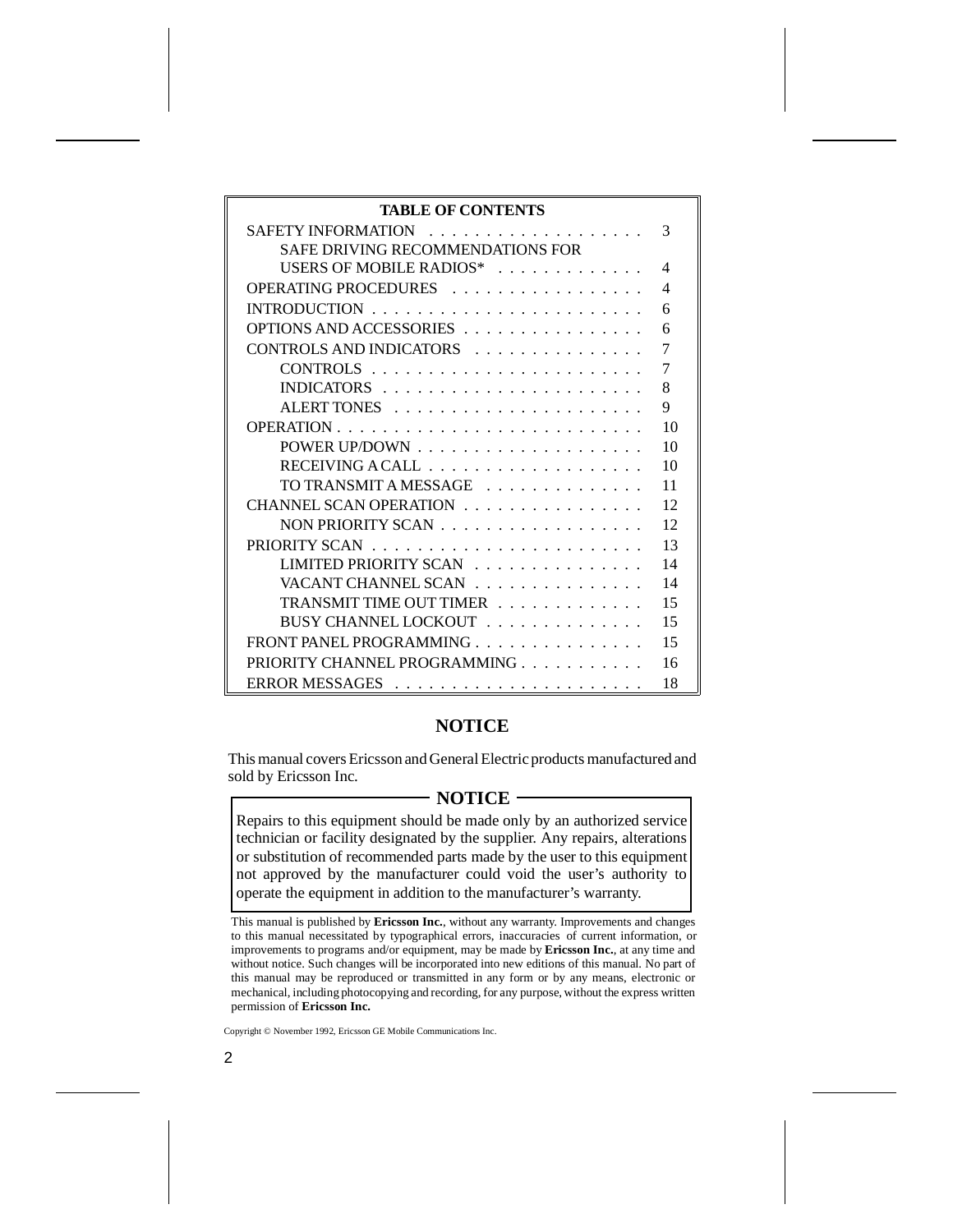#### **SAFETY INFORMATION**

The operator of any mobile radio should be aware of certain hazards common to the operation of vehicular radio transmissions.

A list of possible hazards are:

1. Explosive Atmospheres

Just as it is dangerous to fuel a vehicle with the motor running, be sure to turn the radio off while fueling the vehicles. Do not carry containers of fuel in the trunk of the vehicle.

2. Interference To Vehicular Electronics Systems

Electronic fuel injection systems, electronic antiskid braking systems, etc., are typical of the type of electronic devices that may malfunction due to the lack of protection from radio frequency energy present when transmitting. If the vehicle contains such equipment, consult the dealer for the make of the vehicle and enlist his aid in determining if such electronic circuits perform normally when the radio is transmitting.

3. Dynamite Blasting Caps

Dynamite blasting caps may be caused to explode by operating a radio within 500 feet of the blasting caps. Always obey the "Turn Off Two Way Radios" signs posted where dynamite is being used.

When transporting blasting caps in your vehicle:

- a. Carry the blasting caps in a closed metal box with a soft lining.
- b. Leave the radio OFF whenever the blasting caps are being put into or removed from the vehicle.
- 4. Radio Frequency Energy

To prevent burns or related physical injury from radio frequency energy, do not operate the transmitter when anyone outside of the vehicle is within two feet of the antenna.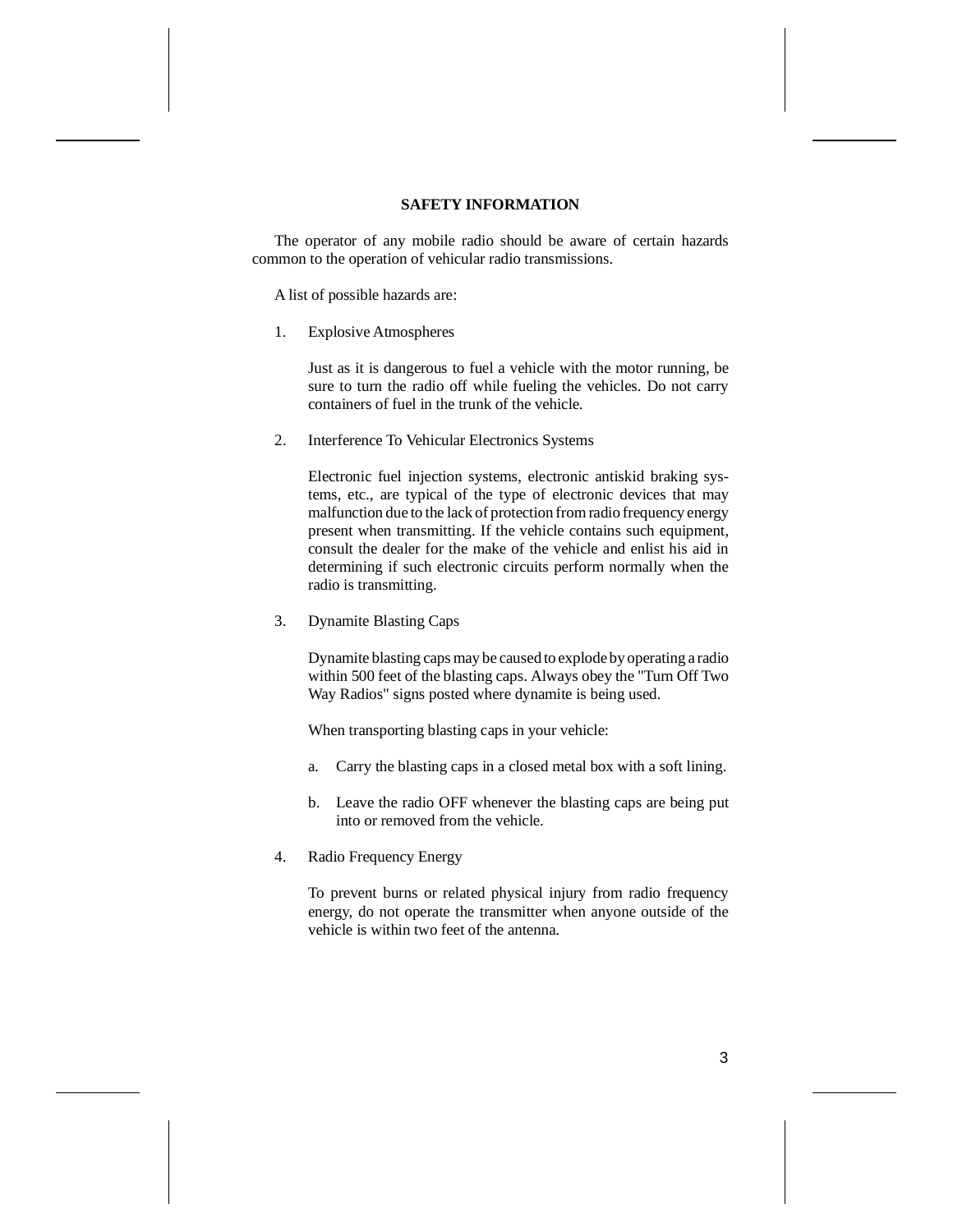5. Liquefied (LP) Gas Powered Vehicles

Mobile radio installations in vehicles powered by liquefied petroleum gas with the LP gas container in the trunk or other sealed-off space within the interior of the vehicle must conform to the National Fire Protection Association standard (NFPA) 58 which requires that:

- a. Space containing the radio equipment shall be isolated by a seal from the space containing the LP gas container and its fittings.
- b. Outside filling connections shall be used for the LP gas container.
- c. The LP gas container shall be vented to the outside of the vehicle.

#### **SAFE DRIVING RECOMMENDATIONS FOR USERS OF MOBILE RADIOS\***

Read the literature on the safe operation of your unit.

Keep both hands on the steering wheel and the microphone on the hookswitch.

Place calls only when the vehicle is stopped.

When talking from a moving vehicle is unavoidable, drive in the slower lane. Keep conversation brief.

If conversation requires taking notes or complex thought, stop the vehicle in a safe place and continue your call.

Whenever you use a mobile radio you should exercise caution.

\* As recommended by the AAA.

### **OPERATING PROCEDURES**

Two-way FM radio systems must be operated in accordance with the rules and regulations of the Federal Communications Commission (FCC). As an operator of two-way radio equipment, you must be thoroughly familiar with the rules that apply to your particular type of radio operation. Following these rules will help to eliminate confusion, assure the most efficient use of existing radio channels, and result in a smoothly functioning radio network.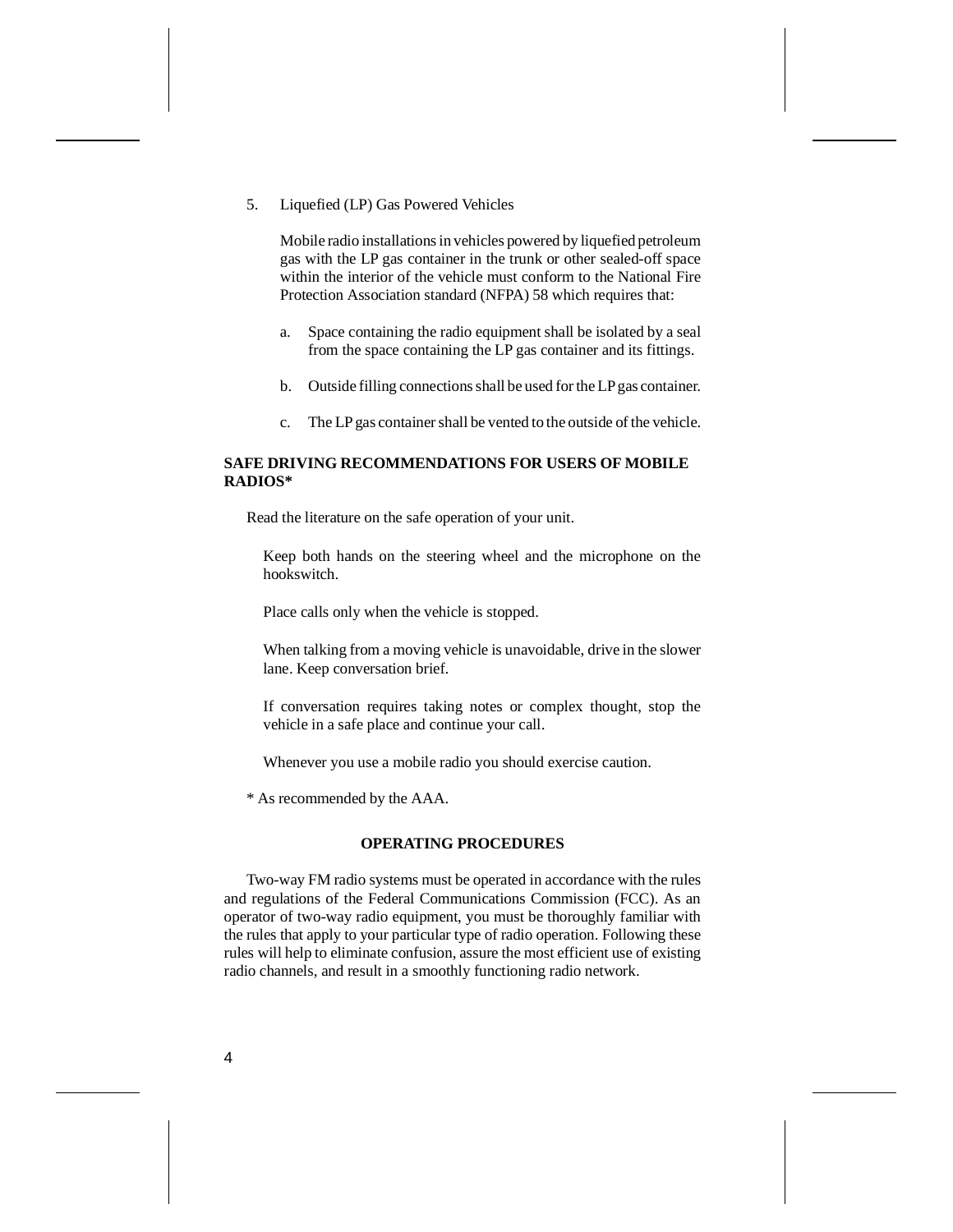When using your two-way radio remember these rules:

- 1. It is a violation of FCC rules to interrupt any distress or emergency message. And, as your radio operates in much the same way as a telephone "party line", always listen to make sure that the line is clear and that no one else is on the air before sending messages. If someone is sending an emergency message, such as reporting a fire, or asking for help in an accident - **KEEP OFF THE AIR!** Emergency calls have priority over all other messages.
- 2. Use of profane or obscene language is prohibited by Federal law.
- 3. It is against the law to send false call letters, or a false distress or emergency message.
- 4. The FCC requires that you keep conversations brief and confine them to business. To save time, use coded messages whenever possible.
- 5. Using your radio to send personal messages (except in an emergency) is a violation of the FCC rules. You may send only those messages that are essential to the operation of your business.
- 6. It is against the Federal law to repeat or otherwise make known anything you overhear on your radio. Conversations between others sharing your channel must be regarded as confidential.
- 7. The FCC also requires that you identify yourself at certain times by means of your call letters. Refer to the rules that apply to your particular type of operation for the proper procedure.
- 8. No changes or adjustments shall be made to the equipment except by an authorized or certified electronics technician.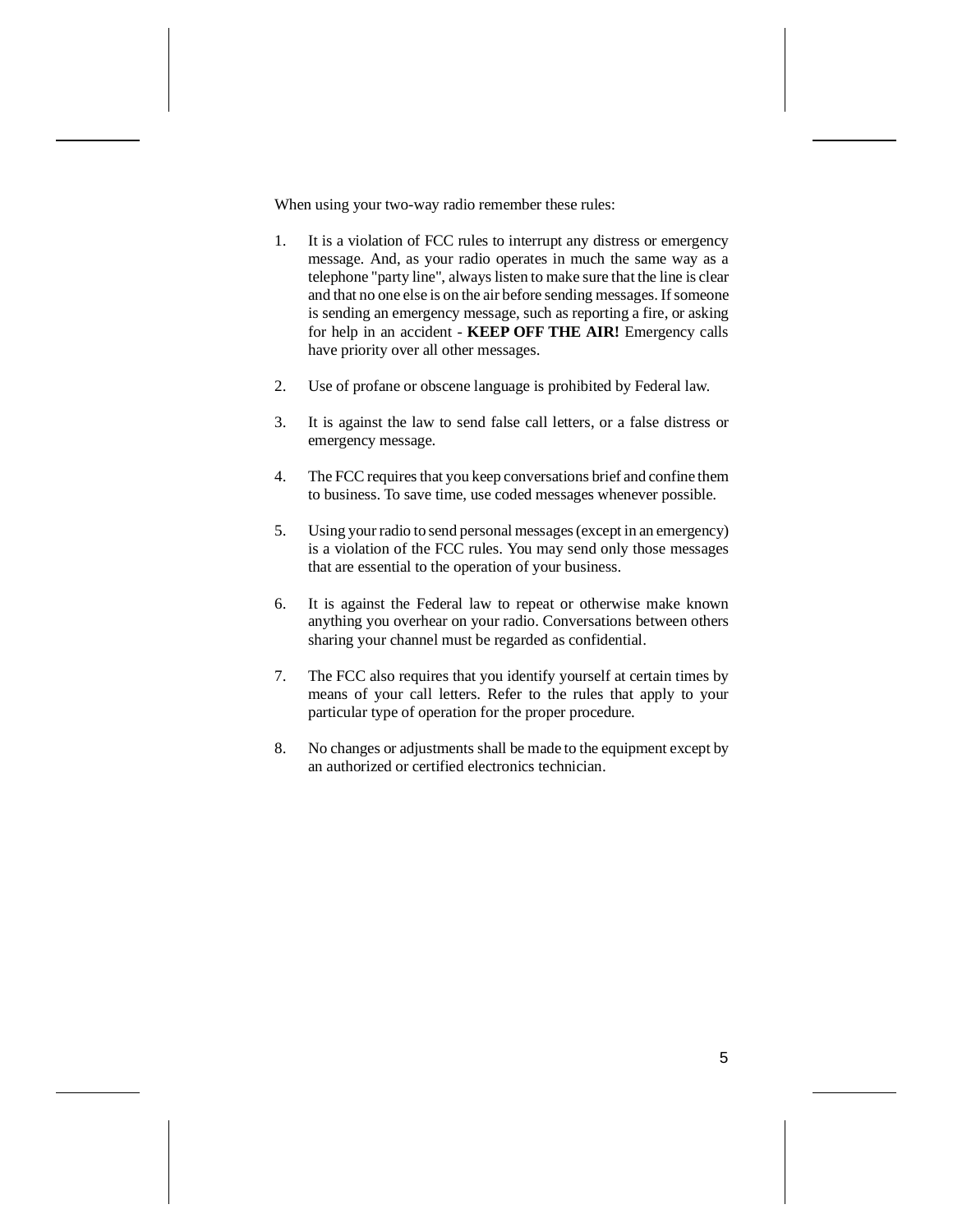#### **INTRODUCTION**

The Monogram Series Mobile Radio utilizes advanced design techniques using state-of-the-art technology. Microcomputer technology and a Phase Locked-Loop (PLL) synthesizer provide the added flexibility and capability inherent in quality radios.

16 channel capability, CTCSS (Channel Guard) and DCS signaling systems compatibility, as well as a quick scan function, (including dual-level priority scan) are all controlled by the microprocessor.

Priority channels on both levels are front panel programmable - and you the operator are in control. You can program your own list of priority channels.

An automatic self-check feature is built into the radio. Each time the radio is turned on, the microprocessor executes a self-check of the microprocessor and indicates proper operation by displaying 4000 in the display window and sounding an alert tone.

For programming, service and repair needs, see your local Service Representative. He will be happy to service your radio for you.

#### **IMPORTANT**

Under U.S. Law, operation of an unlicensed radio transmitter within the jurisdiction of the United States may be punishable by a fine up to \$10,000, imprisonment up to two years, or both!

#### **OPTIONS AND ACCESSORIES**

| MGAN1A | Antenna, 148-470 MHz                             |
|--------|--------------------------------------------------|
| MGMC5J | Mobile Microphone                                |
| MGMC5H | Desk Microphone                                  |
| MGLS1F | <b>External Speaker</b>                          |
| MGCE3F | Speaker Adapter Cable                            |
| MGZM7C | External Speaker with Adapter Cable (includes    |
|        | MGLS1F & MGCE3F)                                 |
| MGPD1A | Noise Filter                                     |
| MGSU1C | Relay Kit                                        |
| MGPS5V | Station Power supply, 120 Vac With Adapter Cable |
|        |                                                  |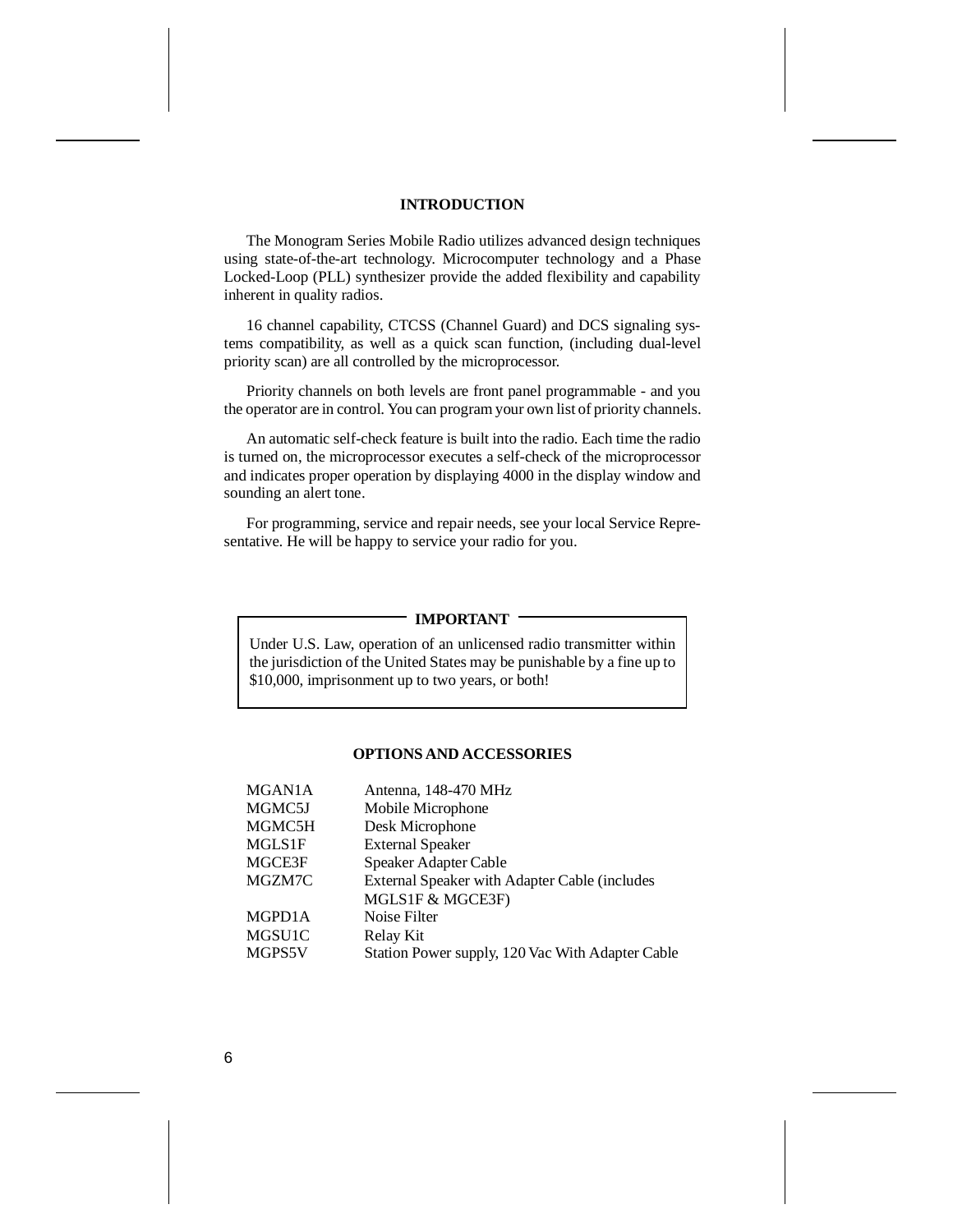## **CONTROLS AND INDICATORS**



# **CONTROLS**

| ON/OFF/VOLUME<br><b>CONTROL</b> | Turns the radio ON or OFF and allows the user to<br>adjust the volume to the desired listening level.                                                                                                                  |
|---------------------------------|------------------------------------------------------------------------------------------------------------------------------------------------------------------------------------------------------------------------|
| <b>SQUELCH CONTROL</b>          | Quiets the radio receiver when there are no<br>incoming calls.                                                                                                                                                         |
|                                 | Maximum squelch is obtained at full clockwise<br>rotation.                                                                                                                                                             |
| <b>CHANNEL SELECT</b><br>(CH)   | Enables you to select any of the preprogram- med<br>channels by pressing either of the channel selector<br>push-buttons (up or down). These push-buttons<br>allow you to scroll through the preprogrammed<br>channels. |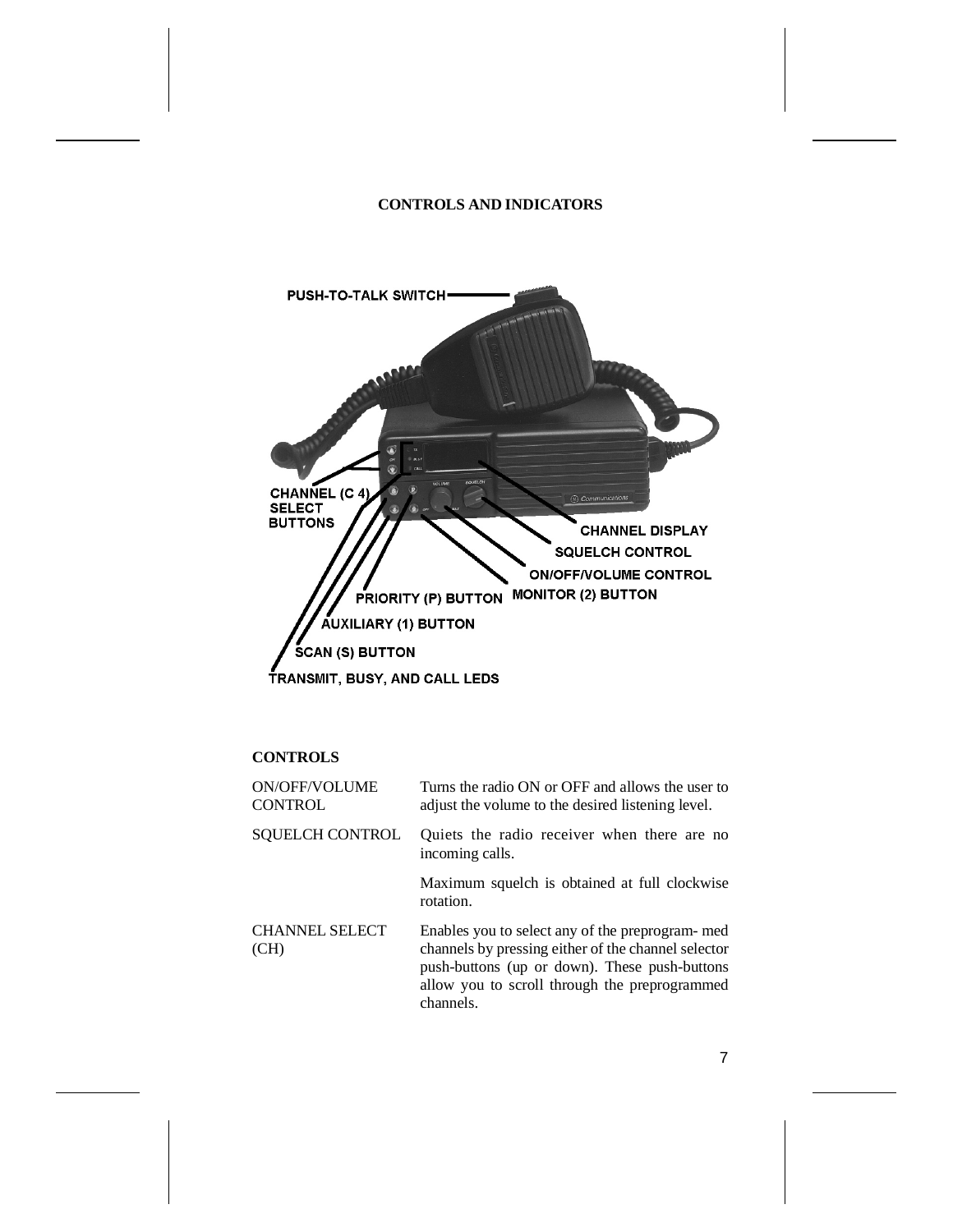| <b>SCAN PUSH-BUTTON</b>              | Turns the SCAN function ON or OFF (ON<br>indicated by a RED backlit display).                                                                                           |
|--------------------------------------|-------------------------------------------------------------------------------------------------------------------------------------------------------------------------|
|                                      | Provides the "ENTER" function during scan<br>programming.                                                                                                               |
| PRIORITY SCAN<br><b>PUSH-BUTTON</b>  | Turns priority scan on/off (ON indicated by a green<br>backlit display).                                                                                                |
|                                      | Provides access to programming mode at radio<br>turn-on.                                                                                                                |
| <b>PUSH-BUTTON</b><br>(Optional)     | AUXILIARY SPEAKER Functionally, it replaces the internal speaker with<br>the auxiliary speaker. This function must be<br>re-initialized after power is cycled (OFF/ON). |
|                                      | In the programming mode, it deletes channels from<br>the scan list.                                                                                                     |
| <b>MONITOR</b><br><b>PUSH-BUTTON</b> | Disables tone or digital Channel Guard in the<br>receive mode.                                                                                                          |
|                                      | Returns operation to the normal mode from the<br>programming sequence.                                                                                                  |
|                                      | Controls display intensity.                                                                                                                                             |
| <b>INDICATORS</b>                    |                                                                                                                                                                         |
| TRANSMIT LED (TX)                    | Indicates the microphone Push-To-Talk (PTT)<br>switch is pushed.                                                                                                        |
| <b>FLASHING</b>                      | Indicates the frequency synthesizer is<br>malfunctioning. Contact your local service center.                                                                            |
| <b>BUSY LED</b>                      | Indicates activity on the receive channel (indicated<br>by a YELLOW backlit display).                                                                                   |
| <b>CALL LED</b>                      | Indicates activity on a channel programmed for<br>Channel Guard (indicated by a GREEN backlit<br>display).                                                              |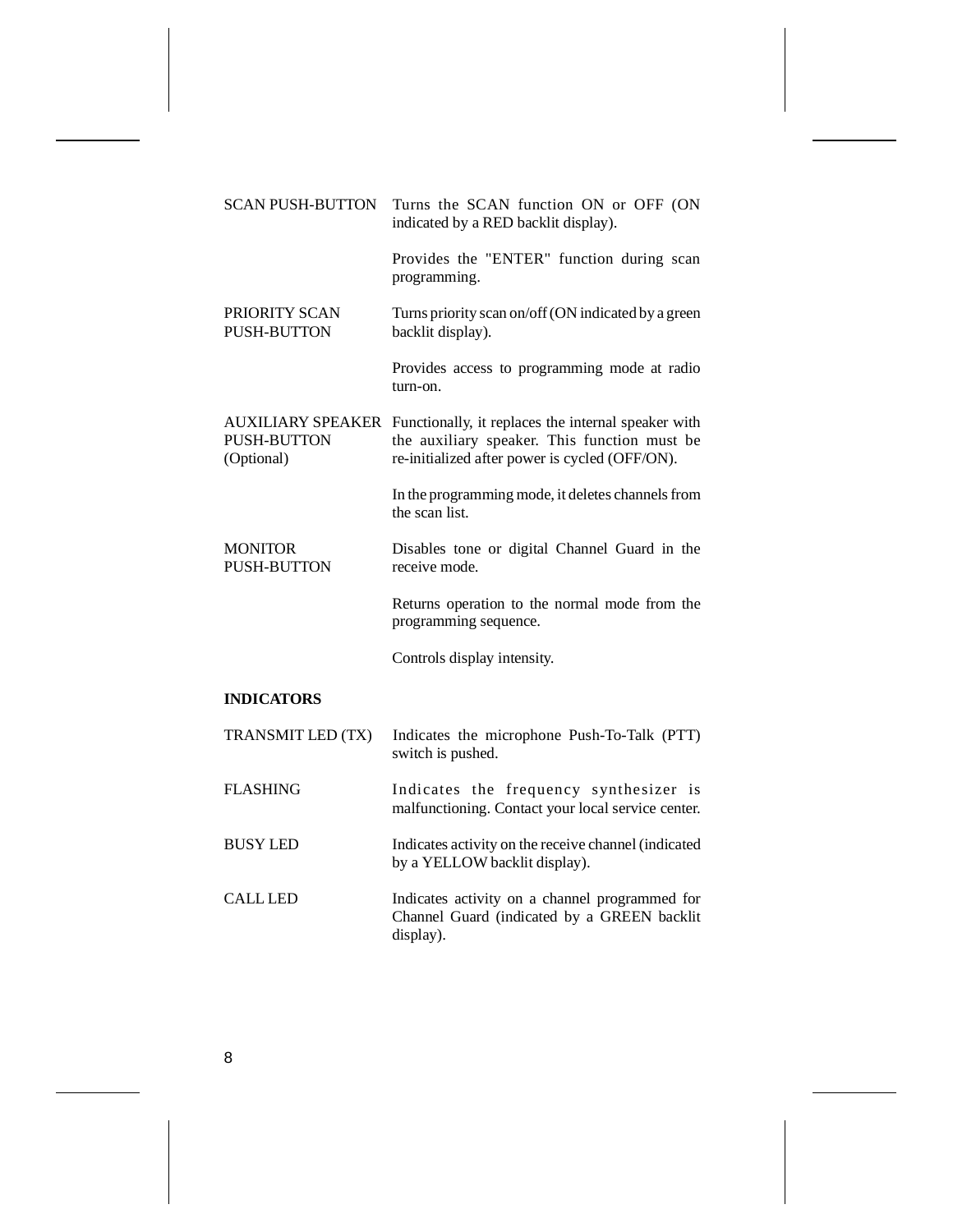#### **ALERT TONES**

Self Check **ALERT TONE** - Sounded for one second each time the radio is turned on and the microprocessor completes its self-check. It also indicates proper operation by momentarily displaying 4000 in the display window.

> **POWER UP** - A power up alert tone is sounded to indicate proper operation of the microprocessor.

> **SCAN LIST EMPTY** - If your scan list is empty, the "S" button will not light, an alert tone will sound, and scanning will not start.

> **TIME OUT TIMER** - If the transmitter has been keyed (PTT bar pressed continuously) for a period of time exceeding the preprogrammed time, an alert tone is sounded until the PTT bar is released and the TX LED goes out.

> **CHANNEL BUSY LOCKOUT** - If a transmission is attempted on a channel that is being used, a **WARNING** tone sounded and all transmit functions will be disabled. Transmissions are allowed only on channels that are idle (BUSY LED off).

> **PROGRAMMING PROMPT** - A tone is sounded to indicate access to the programming mode.

> **ANTENNA IMPROPERLY CONNECTED** - a 3 beep alert tone is sounded, the TX LED blinks, and the transmitter is disabled.

CHANNEL DISPLAY **BLUE-GREEN** - Indicates channel number, priority scan channels, programming mode, and error messages.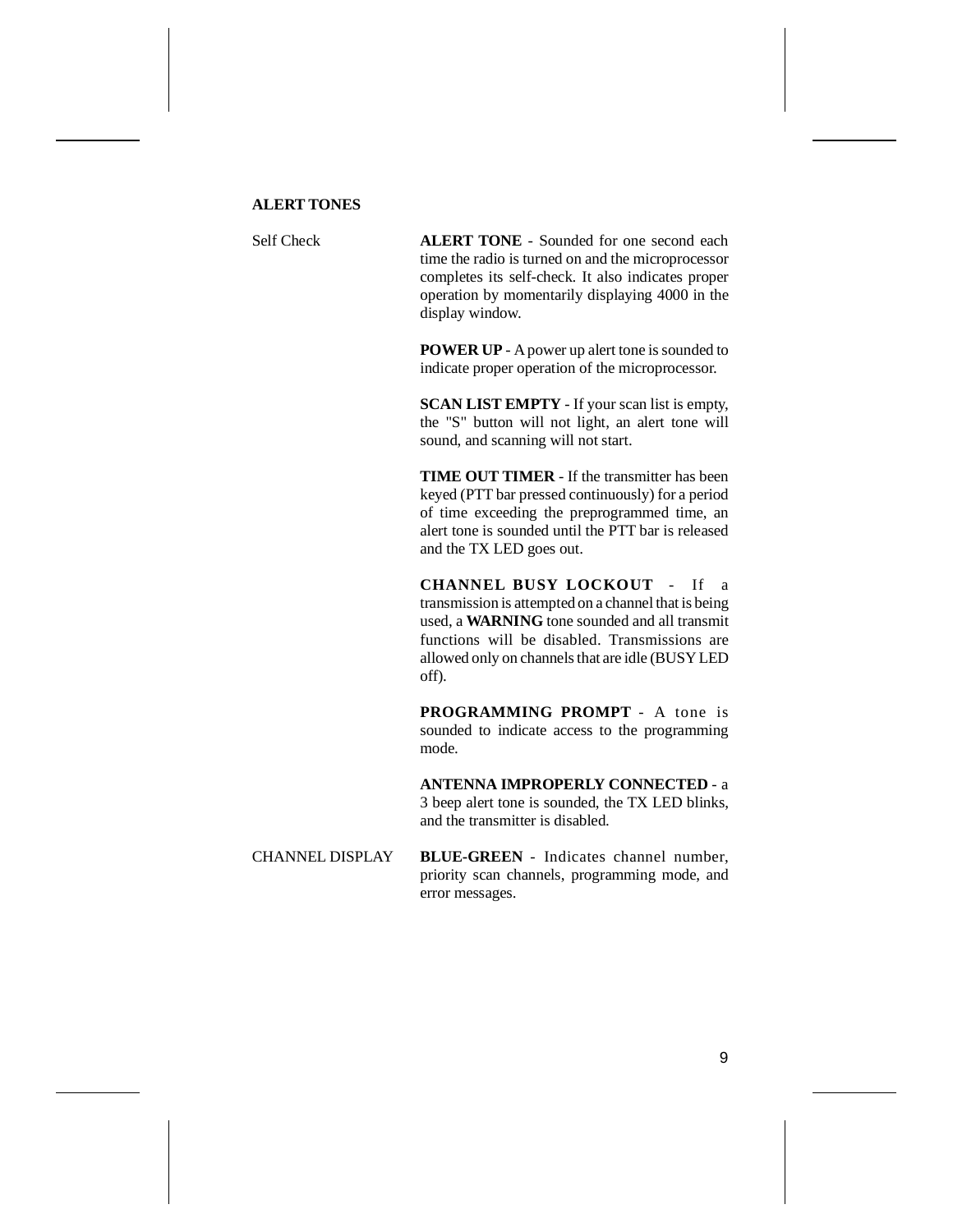# **OPERATION**

# **POWER UP/DOWN**



1. Turn the radio on by rotating the volume control 1/2 turn clockwise. "4000" appears in the display window for approximately 1 second. A power up alert tone is then sounded for approximately 1 second to indicate proper operation of the microprocessor. The MONITOR push-button will light to indicate operation in the receive mode.

#### **NOTE**

All receiver tone options are off (disabled) until you press the MONITOR button and the GREEN backlight goes out.



The display changes to indicate the priority 1 channel (if programmed) or channel No. 1 (Ch:01).

2. Turn the radio off by turning the VOLUME control full counterclockwise.

#### **RECEIVING A CALL**

- by pressing the appropriate channel select pushbutton until the desired channel is displayed.
	- 2. With the Monitor button lit, adjust the volume control to a comfortable listening level.

1. Turn the radio on and select the desire frequency

- 3. Rotate the SQUELCH control clockwise until the squelch noise (rushing sound) is no longer heard from the speaker and the BUSY LED goes out.
	- 4. Push the Monitor button. The green blacklight will go out to indicate normal operation.

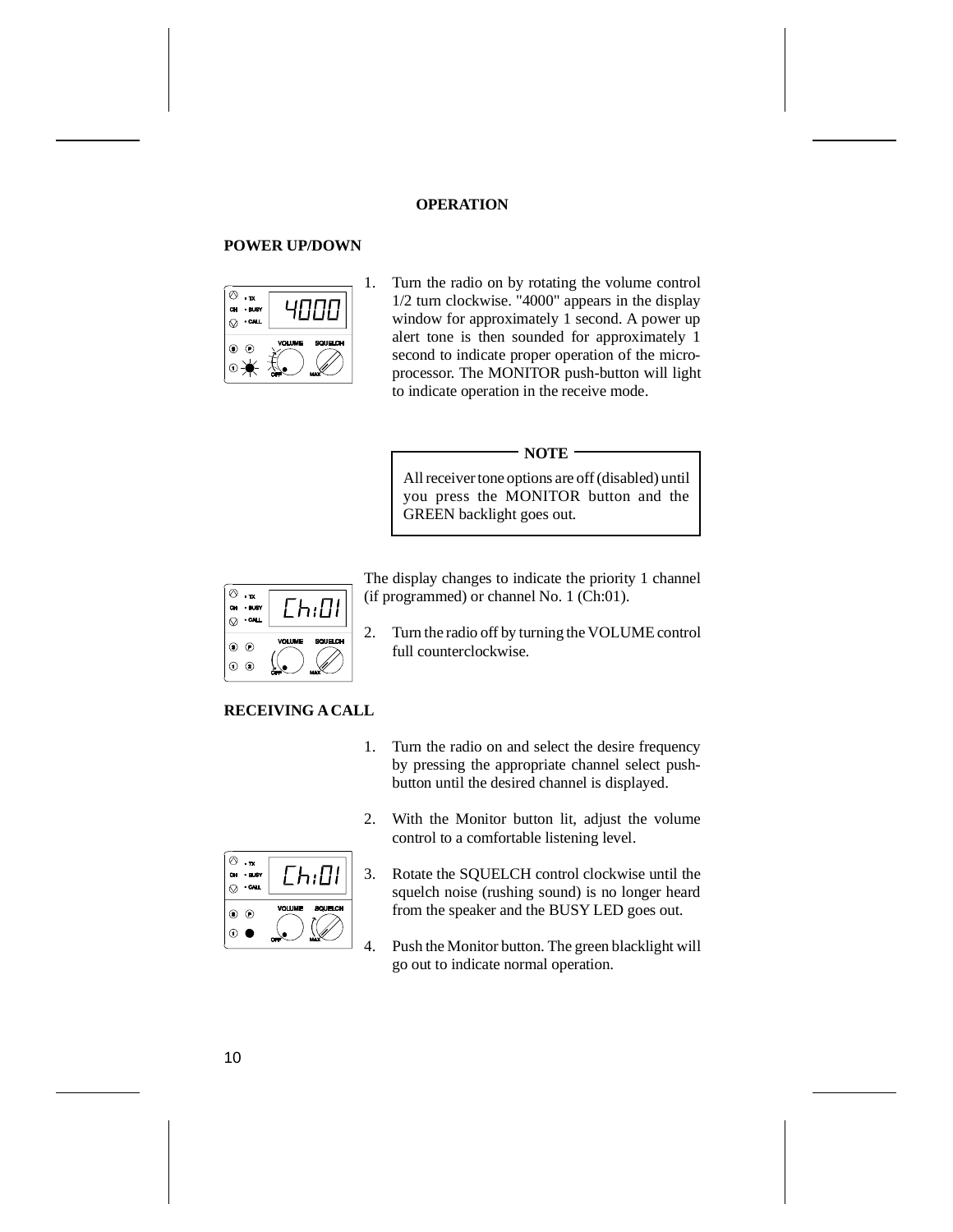#### **NOTES**

**DO NOT** adjust the SOUELCH control while other parties are using the channel.

If your radio is equipped with Channel Guard, tone or digital, push the Monitor button (if lit) to enable the option. The CALL LED will now be off.

# **TO TRANSMIT A MESSAGE**

| $\cdot$ TX<br>- BUSY<br>c.<br>$-COL$ | コル                       |
|--------------------------------------|--------------------------|
| ⊙<br>$\left( \bullet \right)$        | <b>VOLUME</b><br>SQUELCH |
| (1)                                  |                          |

- 1. Turn the radio on and select the desired channel by pushing the appropriate **CH**annel up ▲ or **CH**annel down ▼ selector button to display the desired channel.
- 2. Pick up the microphone (or Push the Monitor button while the mic is on-hook) and listen to be sure no one else is using the channel. The Monitor button should be lit and the BUSY LED should be out.



- 3. Remove the microphone from the hook-switch and push the PTT bar on the side of the microphone. Speak into the microphone in a normal tone of voice. The TX LED will light while the PTT bar is pressed (NOTE: PTT will not operate while the microphone is "on-hook").
- 4. Terminate the call as soon as you are through by releasing the PTT bar.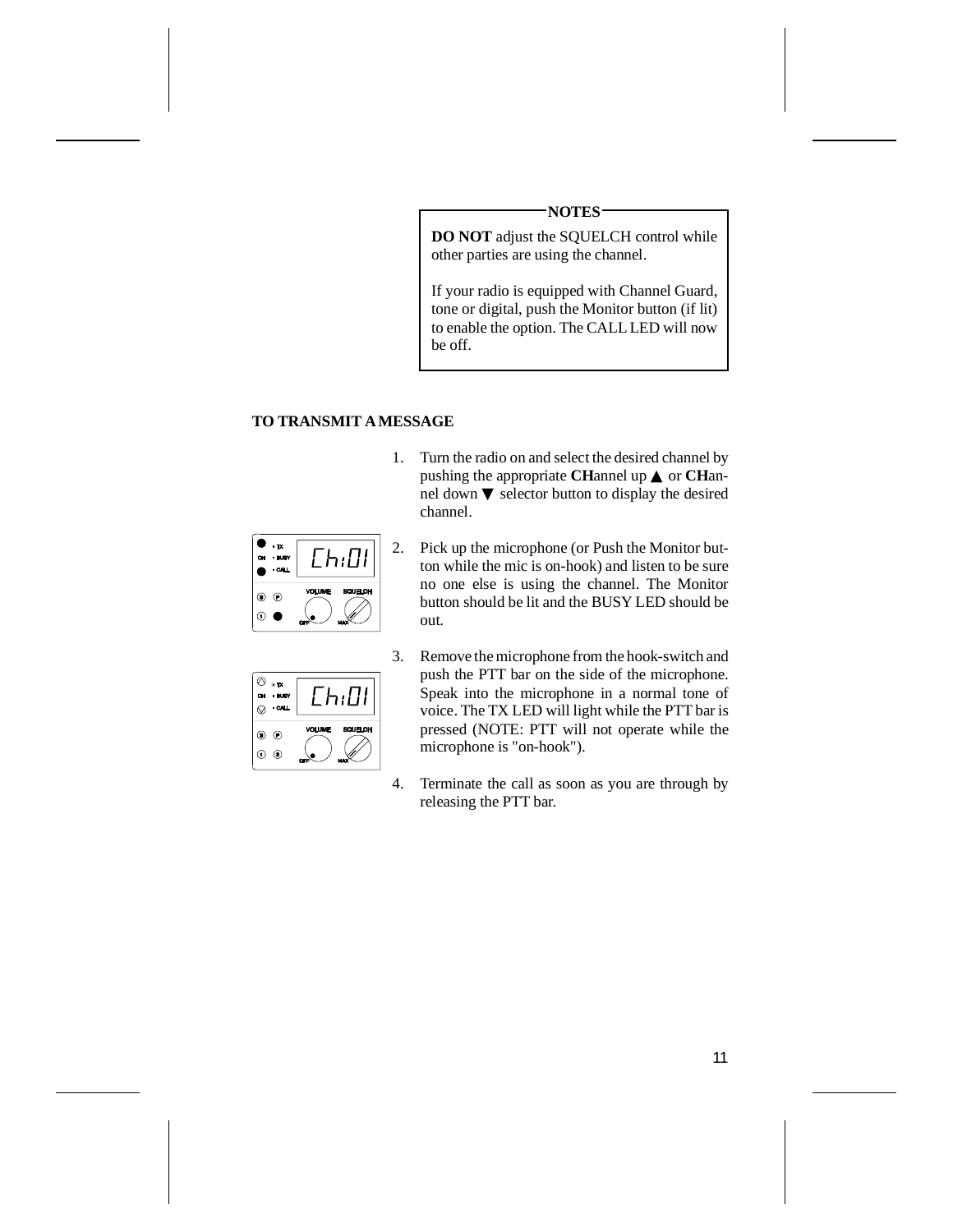#### **CHANNEL SCAN OPERATION**

Scan permits you to monitor any or all programmed channels; the receiver continuously scrolls through each channel selected from the scan list. The channels to be scanned are user programmable and may or may not be assigned a priority level, its up to you the user to make this determination.

#### **NOTE**

If the power is cycled or the channel selector is changed during scan operation, scan must be re-initiated.

#### **NON PRIORITY SCAN**

Non-priority operation is initiated by pressing the "S" button. If the "2" button (Monitor) is lit, scan will be faster because the transceiver is looking only for carrier activity not channels programmed for Channel Guard. When not in the Monitor mode (i.e., "2" button not lit), scanning speed will be slower due to combined search of carrier and channels programmed for Channel Guard.

If your scan list is empty, the "S" button will not light, an alert tone will sound, and scanning will not start.

The scanner will stop on the first channel with activity, and when that activity ceases, the dealer programmed SCAN WAIT TIME will go into effect (for reception of any additional transmissions on that channel). At the end of the scan wait time, the transceiver will resume scanning, starting with the next channel on the list.

Picking up the microphone (going off-hook) while locked onto an active channel will stop scan and cause the radio to remain locked on that channel for the duration of transmission plus the scan wait time.

Picking up the microphone while not locked onto a channel, will stop scan as above, however, the transceiver will stop on the channel being scanned at the time the microphone was taken off-hook, if no priority channel had been programmed. If a priority channel is programmed, the transceiver will revert to Priority Channel #1, even in the Non-Priority scan mode.

Returning the microphone to the holder (going on-hook) will cause the scan sequence to resume the pre-programmed scan wait time.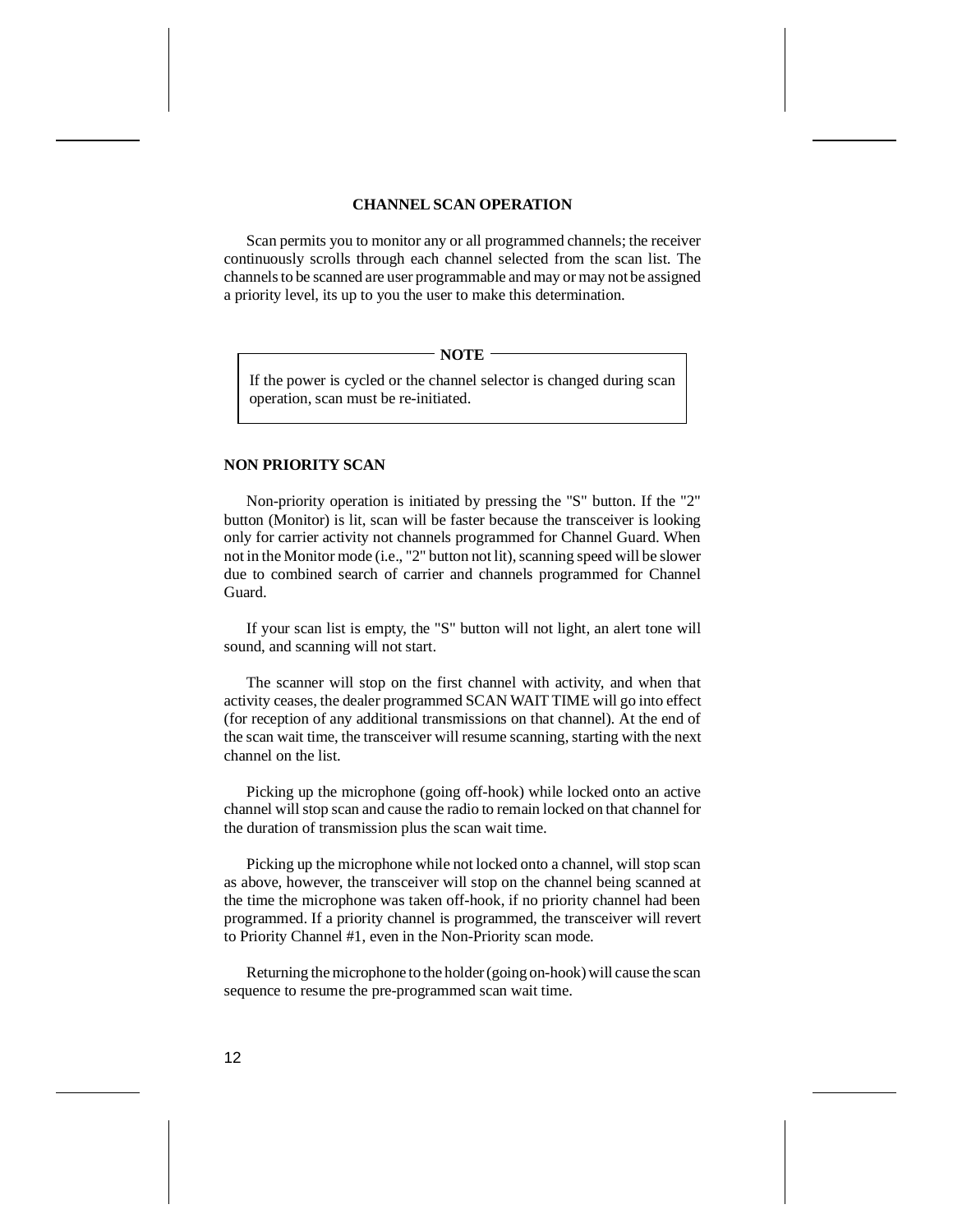1. To enter the non-priority scan mode, press the "S" button; it will light and the radio will start scanning all valid channels on the scan list.



2. To exit the non-priority scan mode, press the "S" button, the radio will return to normal operation.

# **PRIORITY SCAN**

Any of the radio's programmed channels may be assigned a priority level. Two levels of priority our available - priority level #1 and priority level #2.

When operating in the scan mode, the scanner will stop on the first scan channel with activity. If that channel is not a priority channel, the scanner will continue to monitor both priority channels at each pre-programmed time interval. When the radio detects activity on Priority Channel #2, it selects that channel while continuing to monitor Priority Channel #1. When activity occurs on Priority Channel #1, the scanner will immediately select that channel and remain there until the transmission is completed and the scan wait time has expired.

Picking up the microphone (taking it off-hook) will cause the radio to immediately select Priority Channel #1 for operation. Unless a different operating channel is selected, all transmissions will occur on Priority Channel #1.

Returning the microphone to its holder (on-hook) will return the radio to the scan mode of operation.

Refer to Priority Channel Programming for details.



1. To enter the priority mode, press the "S" and "P" buttons while the microphone is on-hook. Each will light to indicate operation in the priority mode. The radio will now monitor the priority channels at time intervals pre-programmed by your dealer.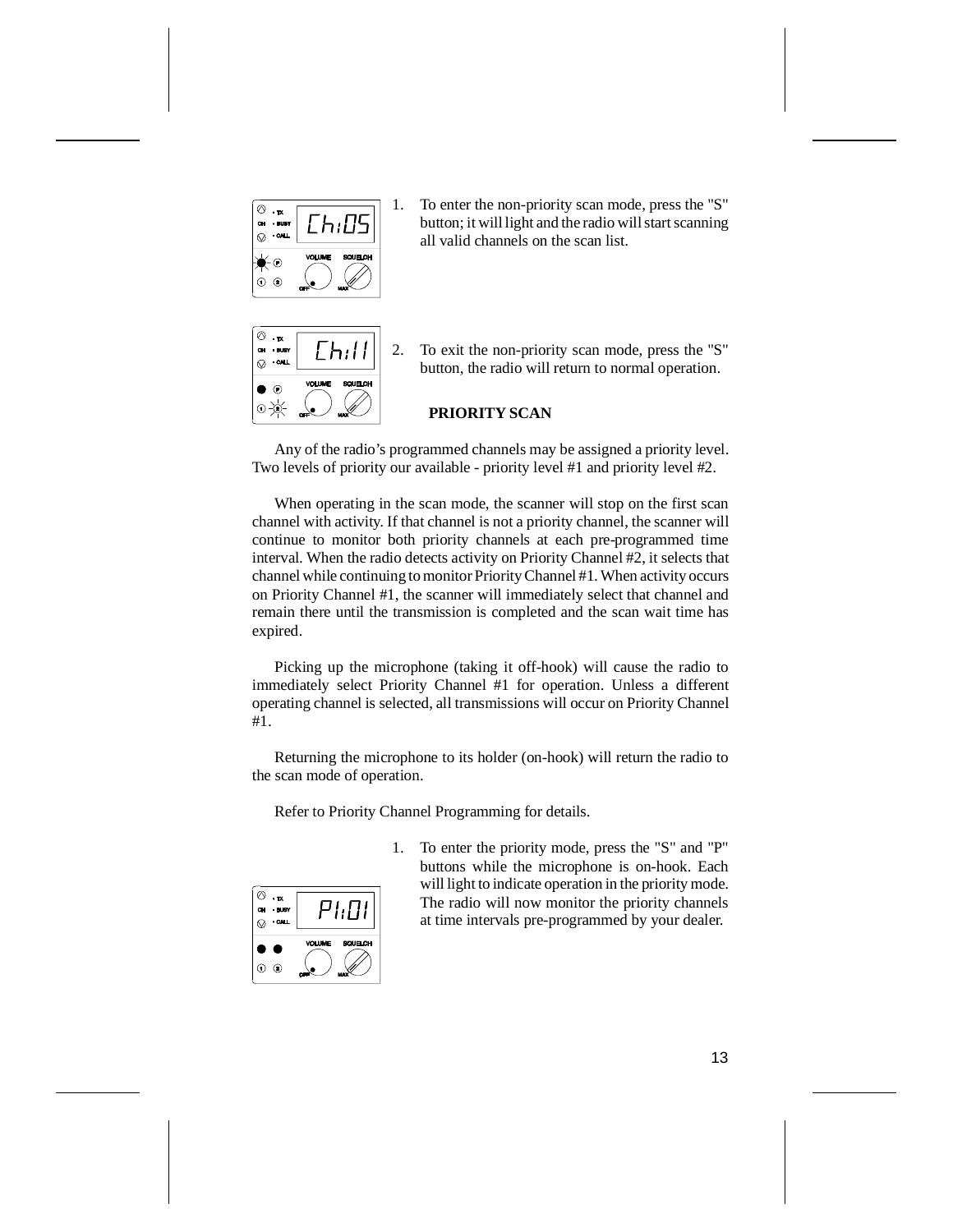

2. To exit the priority scan mode, press the "S" and "P" buttons. The radio will return to Priority Channel #1 for normal operation.

# **LIMITED PRIORITY SCAN**

In Limited Priority Scan, the radio operates in the same manner as in Priority Scan, the radio will monitor Priority Channels 1 and 2 (at the intervals programmed by your dealer) as well as the non-priority channel to which you assigned limited priority scan.



- 1. To enter the Limited Priority Scan mode, press the "P" button while the microphone is on-hook. The "P" button will light and the radio will begin scanning Priority Channels 1 and 2 and the channel you assigned limited priority scan.
- 2. To exit the limited priority scan mode, press the "P" button. The light will go out and the radio will resume non-priority channel operation.

# **VACANT CHANNEL SCAN**

Operation in the Vacant Channel Scan mode allows you to search for an idle channel. When this mode is selected, the radio will lock onto the first valid channel with no activity. If that channel goes active during the scan wait time, the radio will resume the search for another inactive channel. The SCAN WAIT TIME (time radio remains on the channel after carrier drops) will remain in effect, however the SCAN DELAY TIME (time required for radio to detect proper frequency and Channel Guard tone) is turned off.

| $\cdot$ TX<br>- BUBY<br>$\alpha$<br>CALL | $\mathbf{1}$             |
|------------------------------------------|--------------------------|
| $\bigcirc$<br>Œ<br>2)                    | <b>VOLUME</b><br>SQUELCH |

1. To enter the Vacant Channel Scan Mode, press the "S" button. The "S" light will blink, indicating vacant channel scan is in progress. When a channel is identified, the "S" light will go out and the idle channel number displayed.

⋒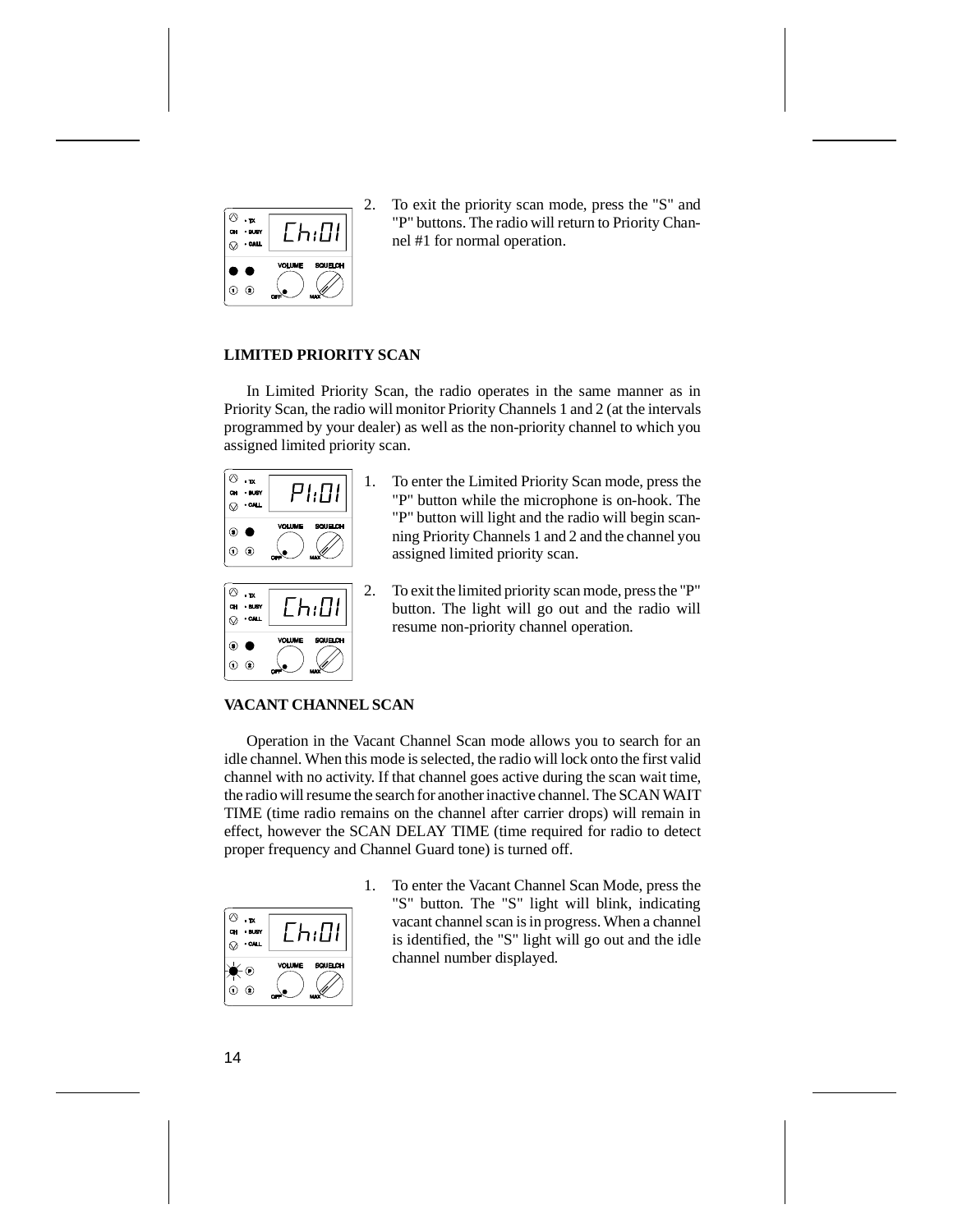

2. To exit the Vacant Channel Scan Mode, press the PTT bar. The TX LED will light.

#### **TRANSMIT TIME OUT TIMER**

The Transmit Time Out Timer is a dealer programmable option that disables the radio transmitter if a single transmission (PTT pressed continuously) exceeds a preprogrammed time. When this occurs, the radio reverts to the receive mode, even if the PTT bar is still pressed. Following the time out period, an alert tone is sounded until the PTT bar is released and the TX LED goes out. In this way, the Transmit Time Out Timer minimizes channel abuse.

A transmission can be initiated immediately after releasing the PTT bar by simply pressing the PTT bar again. If the PTT bar is released prior to exceeding the time out period, the radio operates normally (reverts to the receive mode with no alert tone.

The time out period can be set for any period from 10 seconds to 16.5 minutes in 10 second increments.

#### **BUSY CHANNEL LOCKOUT**

The Busy Channel Lockout option prevents inadvertent transmissions on a channel that is already being used. If this option is enabled, pressing the PTT bar while the selected channel is in use will cause all transmit functions, including the TX LED, to be disabled and a **WARNING** tone sounded. Transmissions will be allowed only on channels that are idle (BUSY LED off).

#### **FRONT PANEL PROGRAMMING**

In the Programming Mode, the user can program the scan list and two Priority Channels, if desired. Entry into the Programming Mode is allowed only during the first four seconds when the radio is turned on.



1. **To enter the Programming Mode**, turn the radio on and press and hold the "P" Priority button for up to 4 seconds. The radio will sound the prompt tone and display "Prog". The radio can now be programmed with your scan list, with or without priorities.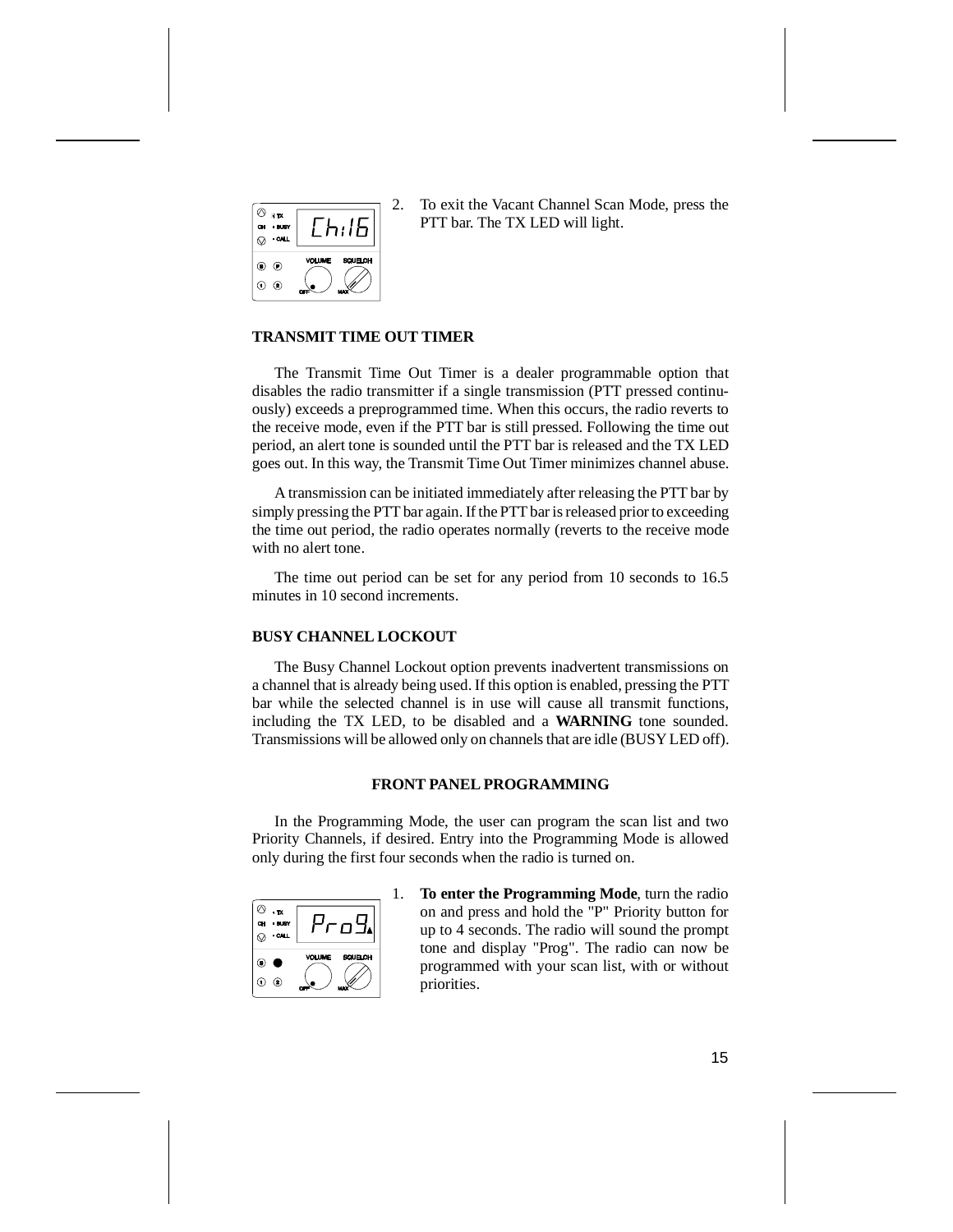

 $\Gamma$ h: $\Pi$ i

⊚ .-∝

 $\cdot$  BUS)  $\cdot$  CALL  $\odot$  $\odot$  $\odot$ 

- 2. **To add a channel** to the scan list, select the channel and press the "S" button while the channel is flashing in the display. The number will be displayed continuously to indicate that it is stored on the scan list.
- 3. **To select the next channel** to be programmed and repeat the procedure above.

#### **NOTE**

When stopped on a channel in the Programming Mode, the display will blink if the channel is not in the scan list, and be on continuous if already included.



4. **To delete a channel** from the scan list, press the "1" auxiliary button LED. The display will change from continuous to flashing, indicating the deletion was successful.

#### **NOTE**

After selecting a channel to be deleted, use the "1" button to delete it from the scan list.



- 5. After you have completed programming your scan list, press the "P" button again, the radio will sound the prompt tone and display "Prog".
- 6. **To save the scan list**, press the "P" button again to enter the scan list into the micro-processor memory.
- 7. **To exit the programming mode**, press the "2" button.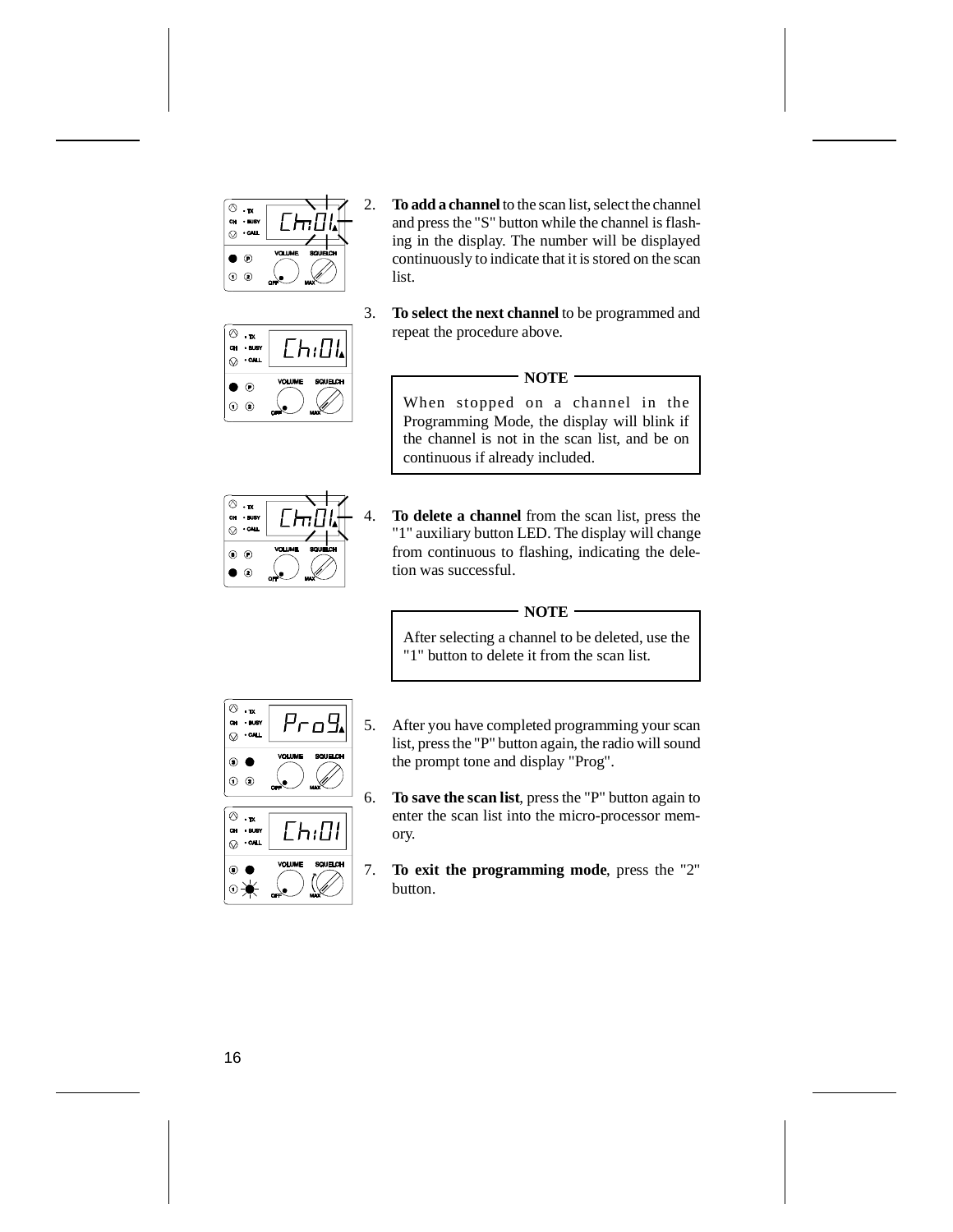# **PRIORITY CHANNEL PROGRAMMING**









1. To display the current priority channel, press the "P" button. Note: you must be in the user programming mode. Refer to Front Panel Pro-gramming.

If Channel 1 is Priority 1, "P1:01"is displayed; if no channel has been assigned priority, then "P1:--" is displayed.

- 2. Use the CHannel up  $\triangle$  or the CHannel down  $\nabla$  to ramp to the desired channel.
- 3. **To delete a priority channel**, press the "1" auxiliary button.
- 4. **To save Priority Channel 1** after selecting it, press the "S" button to save it and bring up Priority Channel 2 in the display.
- 5. If channel 2 is assigned Priority 2, then P2:02" is displayed. If no channel has been assigned priority, then "P2:--" is displayed.
- 6. Use the CHannel up  $\triangle$  or the CHannel down  $\nabla$  to ramp to the desired channel.
- 7. **To delete priority channel 2**, press the "1" auxiliary button.





- 8. After you have completed programming your priority channels, press the "P" button, the radio will sound the prompt tone and display "Prog".
- 9. **To exit the programming mode**, press the "2" button. The radio will return to the normal operating state on Priority Channel 1, if assigned, or to Ch:01 if no priority channels were programmed into the radio.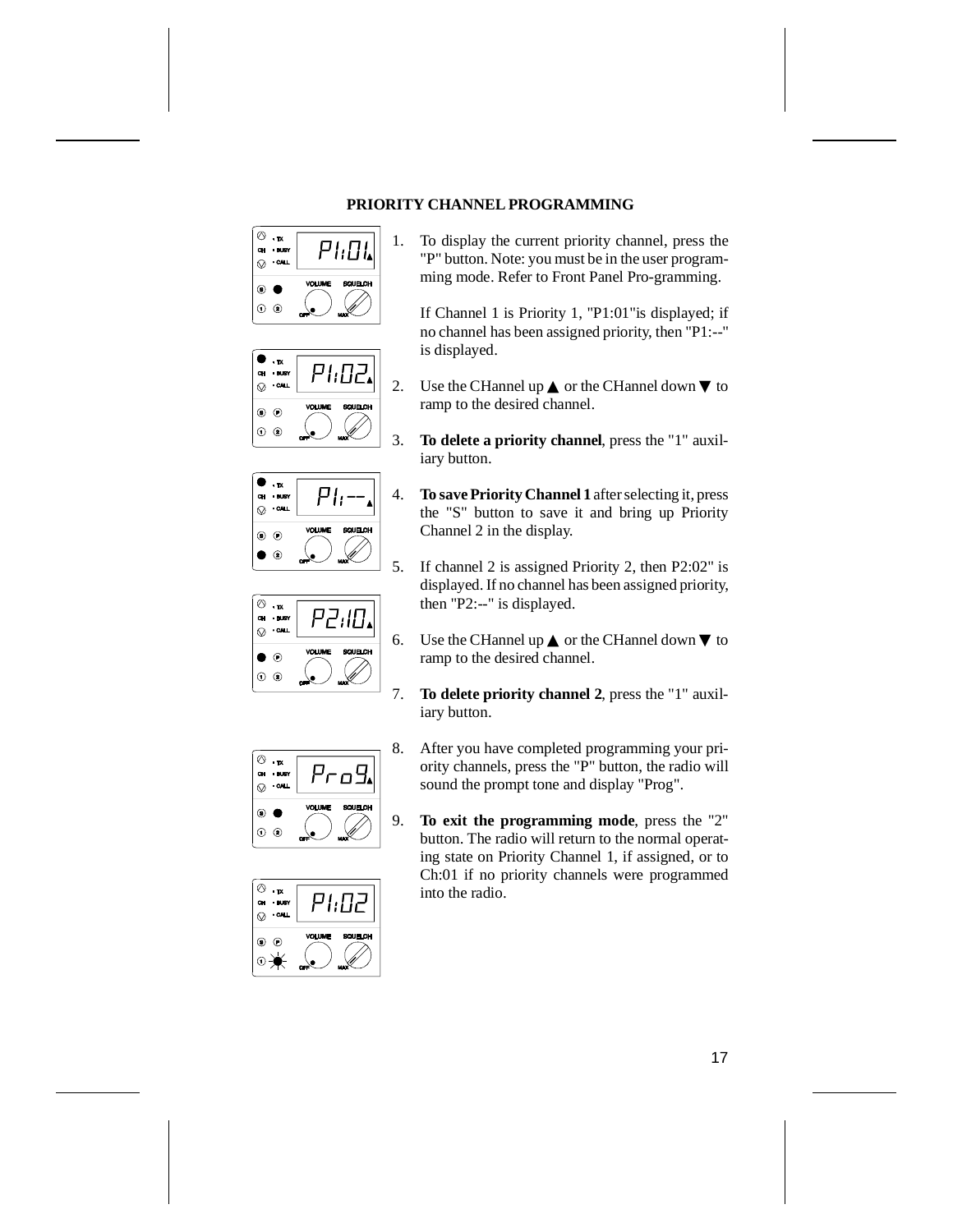#### **ERROR MESSAGES**

During normal operation, from turn-on to turn-off, the microprocessor is working. From initial self-check to channel scan operation it is designed to keep you informed of its operating status.

If your radio displays:

**ER:01** - there is a problem with the EEPROM (For example, EEPROM not installed or installed incorrectly).

**ER:02** - there is a programming problem with channel data. The radio will work, but only on correctly programmed channels.

**ER:03** - indicates the synthesizer is out of lock or a channel is out of acceptable band; it is necessary to re-program or re-align the radio.

**ER:04** - indicates improper antenna connection; the microprocessor will disable the transmitter, sound a 3 beep alert tone and blink the TX LED as warnings.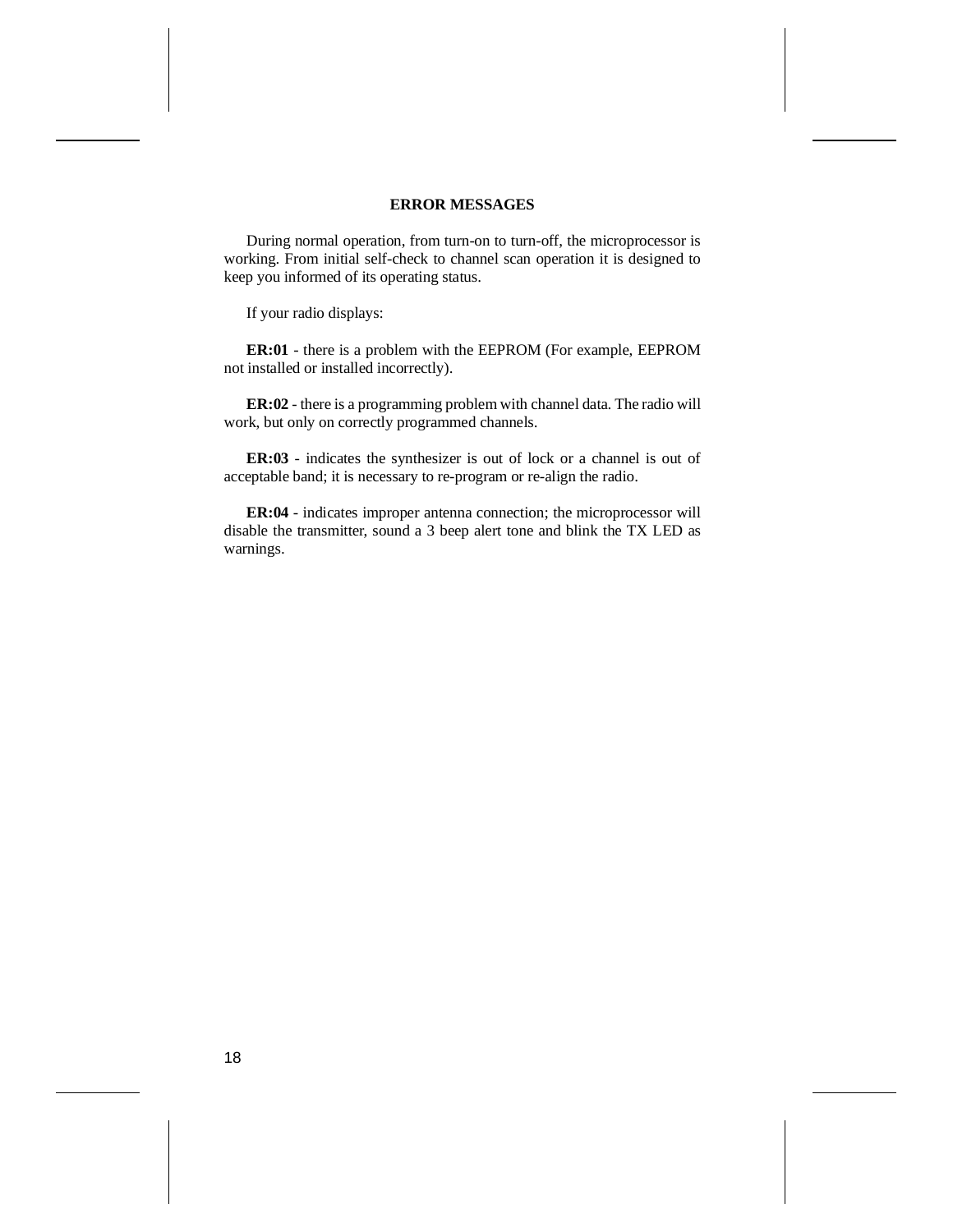# **MONOGRAM SERIES WARRANTY**

- A. Ericsson Inc. (hereinafter "Seller") warrants to the original purchaser for use (hereinafter "Buyer") that Equipment manufactured by Seller shall be free from defects in material, workmanship and title, and shall conform to its published specifications. With respect to any Equipment not manufactured by Seller (except for integral parts of Seller's Equipment to which the warranties set forth above shall apply). Seller gives no warranty, and only the warranty, if any, given by the manufacturer shall apply. Batteries are excluded from this warranty but are warranted under a separate Nickel-Cadmium Battery Warranty.
- B. Seller's obligations set forth in Paragraph C below shall apply only to failures to meet the above warranties (except as to title) occurring within the following periods of time from date of sale to the Buyer and are conditioned on Buyer's giving written notice to Seller within thirty (30) days of such occurrence:
	- 1. for fuses, incandescent lamps, vacuum tubes and non-rechargeable batteries, operable on arrival only.
	- 2. for parts and accessories (except as noted in B.1) sold by Seller's Service Parts Operation, ninety (90) days.
	- 3. for all other Equipment of Seller's manufacture, two (2) years.
- C. If any Equipment fails to meet the foregoing warranties, Seller shall correct the failure at its option (i) by repairing any defective or damaged part or parts thereof, or (ii) by making available at Seller's factory any necessary repaired or replacement parts. Any repaired or replacement part furnished hereunder shall be warranted for the remainder of the warranty period of the Equipment in which it is installed. Where such failure cannot be corrected by Seller's reasonable efforts, the parties will negotiate an equitable adjustment in price. Labor to perform warranty service will be provided at no charge only for the Equipment covered under Paragraph B.3, and only during the first twenty-four (24) months following the date of sale to the Buyer. Thereafter, labor will be charged at prevailing rates. To be eligible for no-charge labor, service must be performed by an Authorized Service Center or other Servicer approved for these purposes either at its place of business during normal business hours, for mobile or personal equipment, or at the Buyer's location, for fixed location equipment. Service on fixed location equipment more than thirty (30) miles from the Service Center or other approved Servicer's place of business will include a charge for transportation. Equipment located off-shore is not eligible for no-charge labor.
- D. Seller's obligations under Paragraph C shall not apply to any Equipment, or part thereof, which (i) has been modified or otherwise altered other than pursuant to Seller's written instructions or written approval or, (ii) is normally consumed in operation or, (iii) has a normal life inherently shorter than the warranty periods specified in Paragraph B, or (iv) is not properly stored, installed, used, maintained or repaired, or, (v) has been subjected to any other kind of misuse or detrimental exposure, or has been involved in an accident.
- E. The preceding paragraphs set forth the exclusive remedies for claims (except as to title) based upon defects in or nonconformity of the Equipment, whether the claim is in contract, warranty, tort (including negligence), strict liability or otherwise, and however instituted. Upon the expiration of the warranty period, all such liability shall terminate. The foregoing warranties are exclusive and in lieu of all other warranties, whether oral, written, expressed, implied or statutory. NO IMPLIED OR STATUTORY WARRANTIES OF MERCHANTABILITY OR FITNESS FOR PARTICULAR PURPOSE SHALL APPLY. IN NO EVENT SHALL THE SELLER BE LIABLE FOR ANY INCIDEN-TAL, CONSEQUENTIAL, SPECIAL, INDIRECT OR EXEMPLARY DAMAGES.

This warranty applies only within the United States.

1-800-528-7711 (Outside USA, 804-528-7711)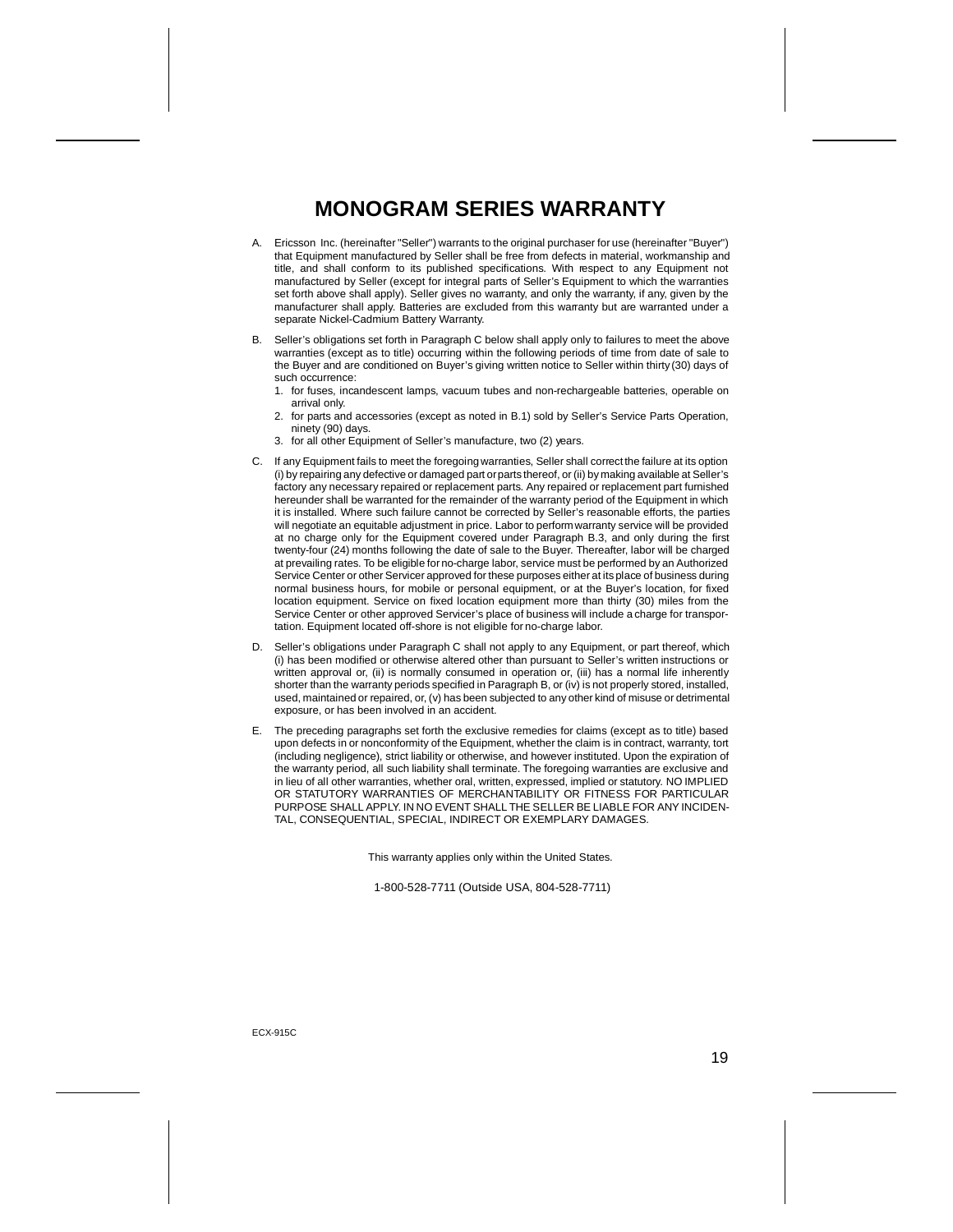# **Ericsson Inc.** Private Radio Systems Mountain View Road Lynchburg, Virginia 24502 1-800-528-7711 (Outside USA, 804-528-7711) Printed in U.S.A.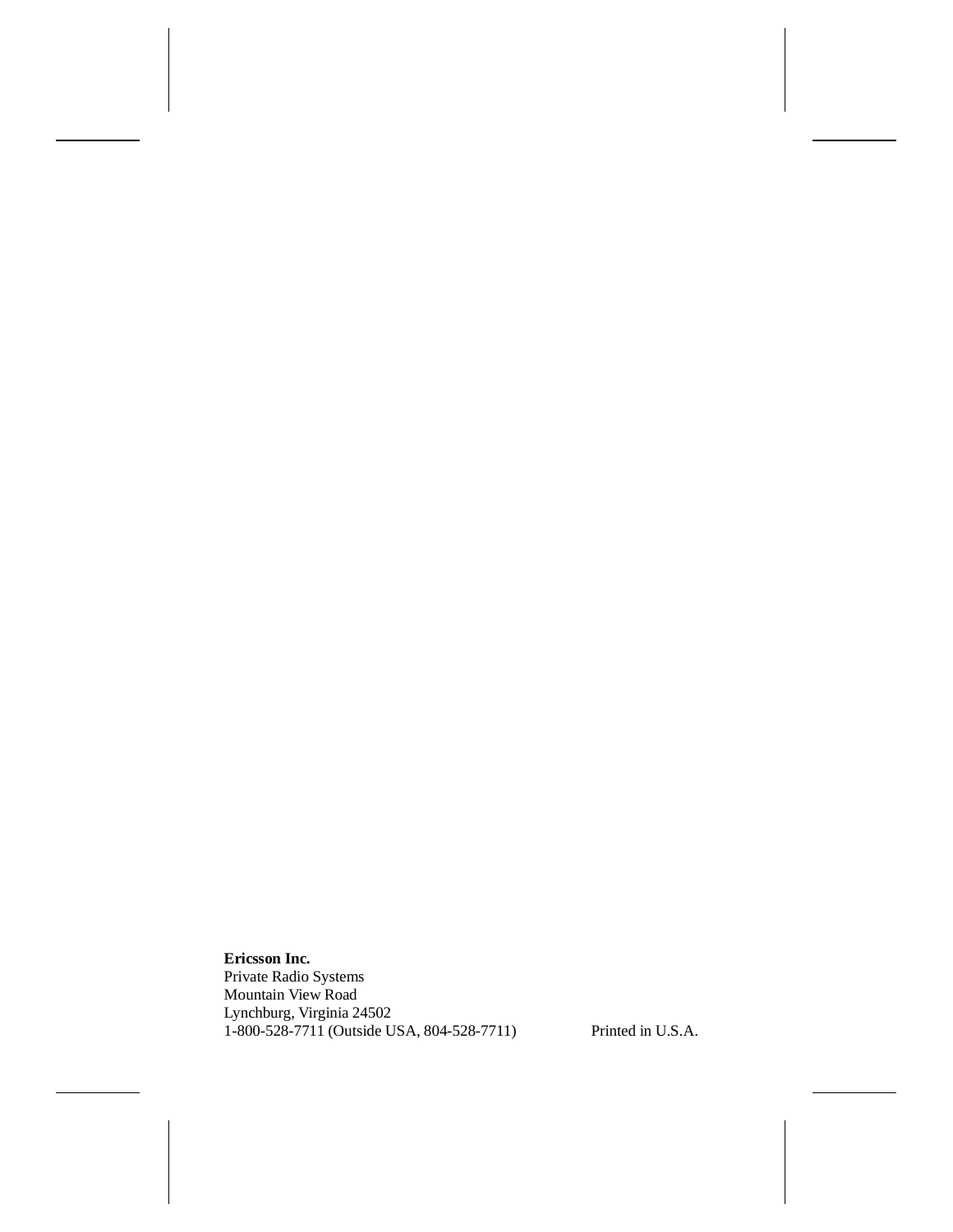# **QUICK REFERENCE CARD**



# **FRONT PANEL CONTROLS, SWITCHES AND INDICATORS**

**- On/Off/Volume Control**: turns radio on/off and adjusts audio output level

- **Squelch Control**: silences the radio's receiver when no signal is being received

- **Channel Change Buttons**: scroll you through the programmed channels in your radio, allow you to select the one you want

- **Scan Push Button**: turns Priority Scan on/off (ON with GREEN backlight)

- **Auxiliary speaker Button**: silences internal speaker and connects the auxiliary speaker

- **Monitor Button**: disables tone or digital coded squelch options in receive mode; controls display intensity

- **Transmit LED**: indicates transmission when illuminated

- **Busy LED**: indicates activity on receive channel when illuminated

- **Call LED**: indicates activity with the correct tone or code when illuminated

# **RADIO ON/OFF, POWER UP**

**1**. Turn the radio on by rotating the on/off control 1/2 turn clockwise after "4000" appears in the display and the power up alert tone is generated, the display will change to indicate the #1 priority channel. If no priority channel is programmed, the display will change to channel 1.

**2**. Turn the radio off by rotating the on/off control fully counterclockwise.

# **RECEIVING A CALL**

**1**. Turn the radio on and select the desired channel. Withthe Monitor Button/LED 2 ("2") lit, adjust the volume control to a comfortable listening level.

**2**. Rotate the squelch control clockwise (to the right) until the squelch noise (the rushing sound) is no longer heard.

**3**. Depress the "2" to extinguish the GREEN backlight. **NOTE**: If your radio is equipped with coded squelch options, depress the "2" to enable the option, the CALL LED will no longer be illuminated.

# **TRANSMITTING**

**1**. Turn the radio on and select the desired channel.

**2**. Pick up the microphone and listen briefly to make sure that no one else is using the channel. Or, with the microphone on-hook, depress the "2" to monitor the channel for activity; the "2" light should be illuminated and the BUSY LED should be off.

**3**. Press the PTT on the microphone and from a distance of 1/2 to 2 inches speak directly into the microphone in a normal tone of voice.

**4**. The TX LED will light RED while pressing the PTT. **5**. Release the PTT as soon as you have completed the transmission.

**NOTE**: FCC Rules and Regulations require that you monitor a frequency for activity before transmitting.

# **CHANNEL SCAN OPERATIONNon-Priority Scan**

**1**. With microphone on-hook, press the S button ("S"), it will light and your radio will start to scan the valid channels in the scan list.

**2**. If the "2" is illuminated, scan will be faster because the transceiver is only looking for carrier, no coded squelch, activity.

**3**. The scanner will stop on the first scan channel with activity. When that activity falls off, the dealer programmed scan wait time will go into effect. At the end of the scan wait time, scan resumes, beginning with the next channel in the list.

**4**. Going off-hook (picking up the microphone) while locked onto an active channel will stop scan, and cause the radio to remain locked on that channel for durationof activity plus the scan wait time.

**5**. Going off-hook, while not locked onto any particular channel, scan will stop as above; however, the transceiver will revert to the #1 Priority channel, even in nonpriority scan.

**6**. Going back on-hook (returning the microphone to holder) will cause the scan sequence to resume after the preprogrammed scan wait time.